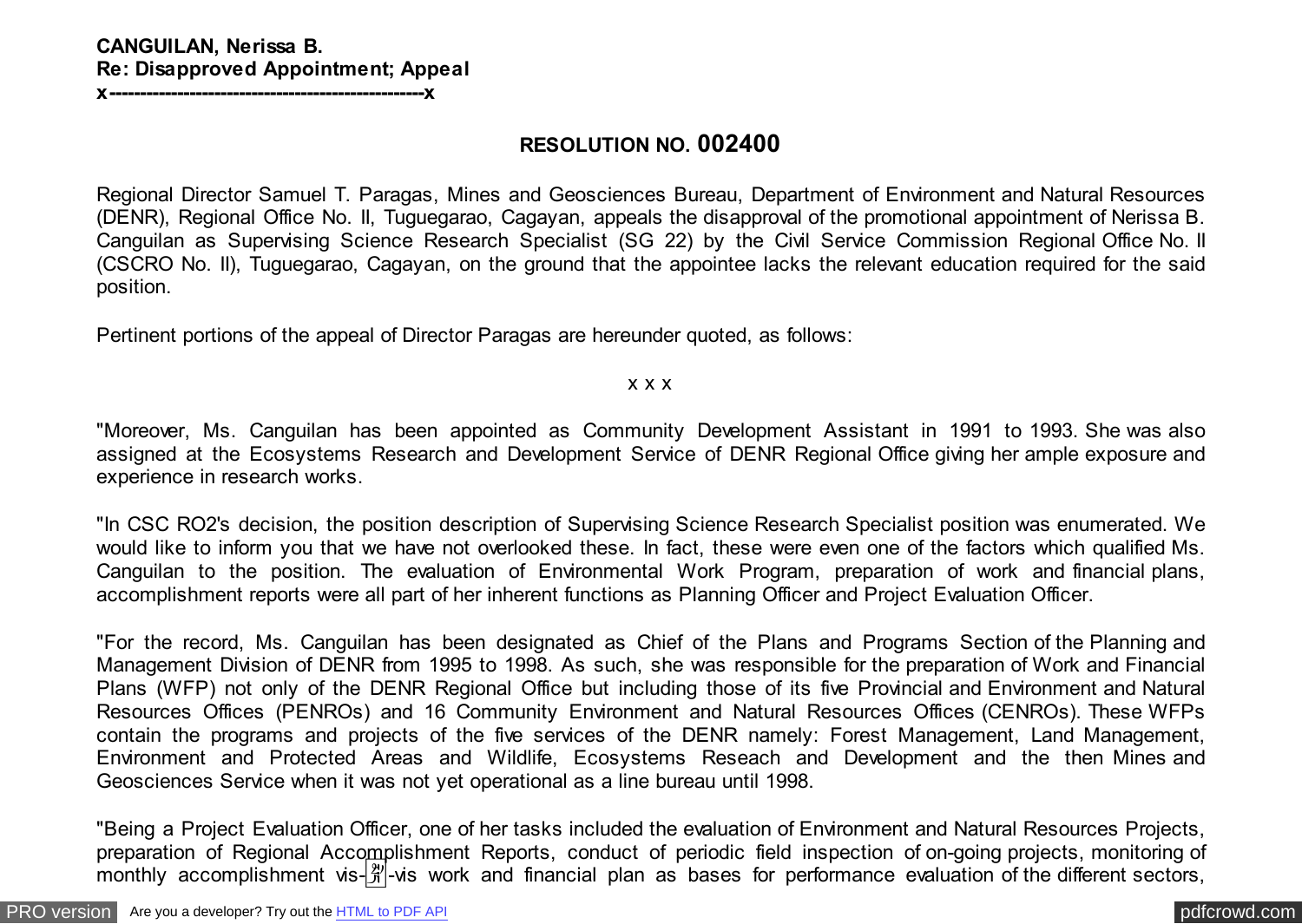### PENROs and CENROs.

"While we acknowledge that some of the functions enumerated in the PDF calls for technical knowledge or preparation relative to mining, it should also be considered that mining is but part of the macro environment. The mining industry operates in an environment where socio-economic and ecological factors interplay. Hence, the need to tap people with expertise on other fields to attain new objectives of this Office.

"We would also like to inform you that Ms. Canguilan has undergone training programs on Environmental Management at the Development Academy of the Philippines where she learned the rudiments of Environmental Impact Statement (EIS) System; a basic and advance courses in Geographic Information System at the University of the Philippines where she acquired the techniques in computer-based spatial planning; and a detailed ENR Project Development and Packaging Course. (See attached Certification) She is also a graduate of Master in Public Administration (MPA) under the auspices of the Civil Service Commission Local Scholarship Program."

The comment of CSCRO No. II reads, as follows:

"On December 9, 1999, she was issued a promotional appointment as Supervising Science Research Specialist. However, the same appointment was disapproved by our CSC Cagayan-Batanes Provincial Field Office on January 6, 2000, for lack of relevant education. It may be worthy to mention that under the 1997 Revised Qualification Standards Manual, the Supervising Science Research Specialist calls for Bachelor's degree relevant to the job.

"An appeal to the Regional Office was dismissed as per Decision No. A-000203 dated February 8, 2000, the pertinent portion of which reads:

'We believe otherwise, while it is true that Mrs. Canguilan is a holder of Masteral degree in Public Administration, the bulk of her job as Supervising Science Research Specialist is not purely research. It calls for supervision of initial evaluation of Environmental Work Program and exploration and other environmental reports under RA 7942, otherwise known as the Philippine Mining Act of 1995 which can be successfully accomplished only if the holder of the position has finished a degree catering to Mining Industry, possess technical knowledge or has adequate preparation and skills relative to the Mining Industry.'

"A request for reconsideration was denied on March 22, 2000 because of technicality.

"There are two issues which we would like to be resolved by the Commission relative to the instant case.

"One is whether or not the educational attainment of Mrs. Canguilan is considered relevant to the job. And the other one is whether or not we are bound to approve her Supervising Science Research Specialist appointment by virtue of our earlier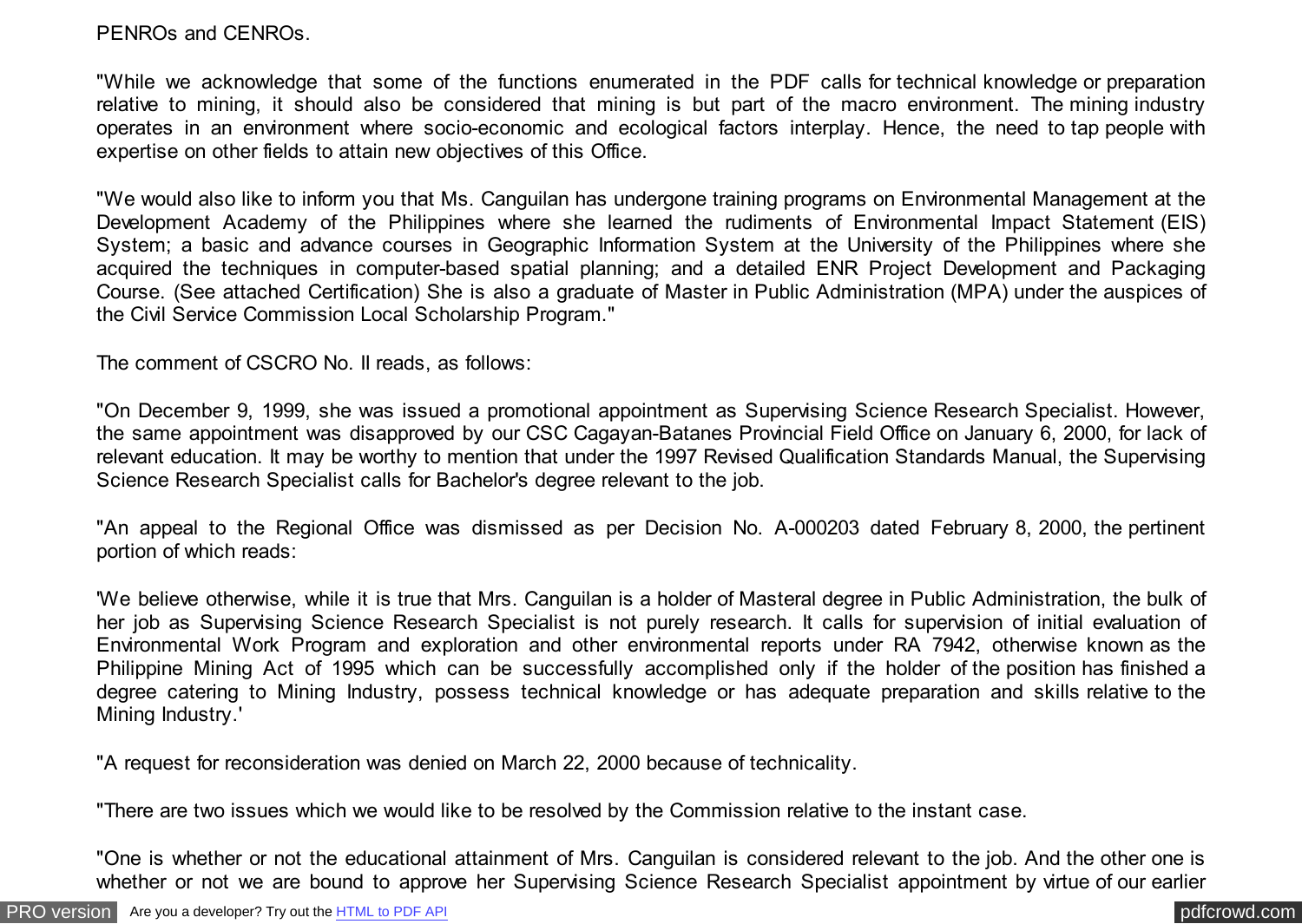approval of her Senior Science Research Specialist appointment which is considered as a next-in-rank position.

"On both issues we maintain our negative answer.

"A perusal of the Position Description Form of the questioned position reveals the following duties:

1. Supervise the initial evaluation of Environmental Work Program (EnWP) eploration and other environmental reports required under RA 7962;

2. Supervises the initial evaluation of Environmental Protection and Enhancement Program (EPEP);

- 3. Supervises the issuance of Certificate of Environmental Management and Community Relations Records;
- 4. Supervises the evaluation and approval of annual EPEP;
- 5. Supervises the monitoring of EnWP and annual EPEP implementation;
- 6. Supervises the preparation of work and financial plan of the section;
- 7. Supervises the preparation of monthly/annual accomplishment reports of the section;

8. Supervises the conduct of investigation for claims for compensation for damages cause by mine waste and/or mill tailings.'

"As can be gleaned from the above-enumerated duties, the major bulk of the tasks to be performed by the appointee calls for technical knowledge which is acquired from a degree catering to the Mining Environment and to the Mining Industry as a whole. Mrs. Canguilan lacks this educational attainment. While it is true that she is a holder of a degree of Master in Public Administration, the same cannot be used to offset her apparent lack of relevant education.

"On the other hand, the approval of her Senior Science Research Specialist appointment in November 25, 1998 was an act of inadvertence. Our personnel who evaluated and approved her appointment before could have thought that Mrs. Canguilan's degree in Master in Public Administration is sufficient for her to meet the educational qualification. However, we cannot close our eyes and approve her appointment to a position which is considered next-in-rank to the position under consideration. We cannot perpetuate what we believe is an error.

The minimum requirements of a Supervising Science Research Specialist (SG 22) prescribed in the 1997 Revised Qualification Standards are, as follows:

[PRO version](http://pdfcrowd.com/customize/) Are you a developer? Try out th[e HTML to PDF API](http://pdfcrowd.com/html-to-pdf-api/?ref=pdf) [pdfcrowd.com](http://pdfcrowd.com)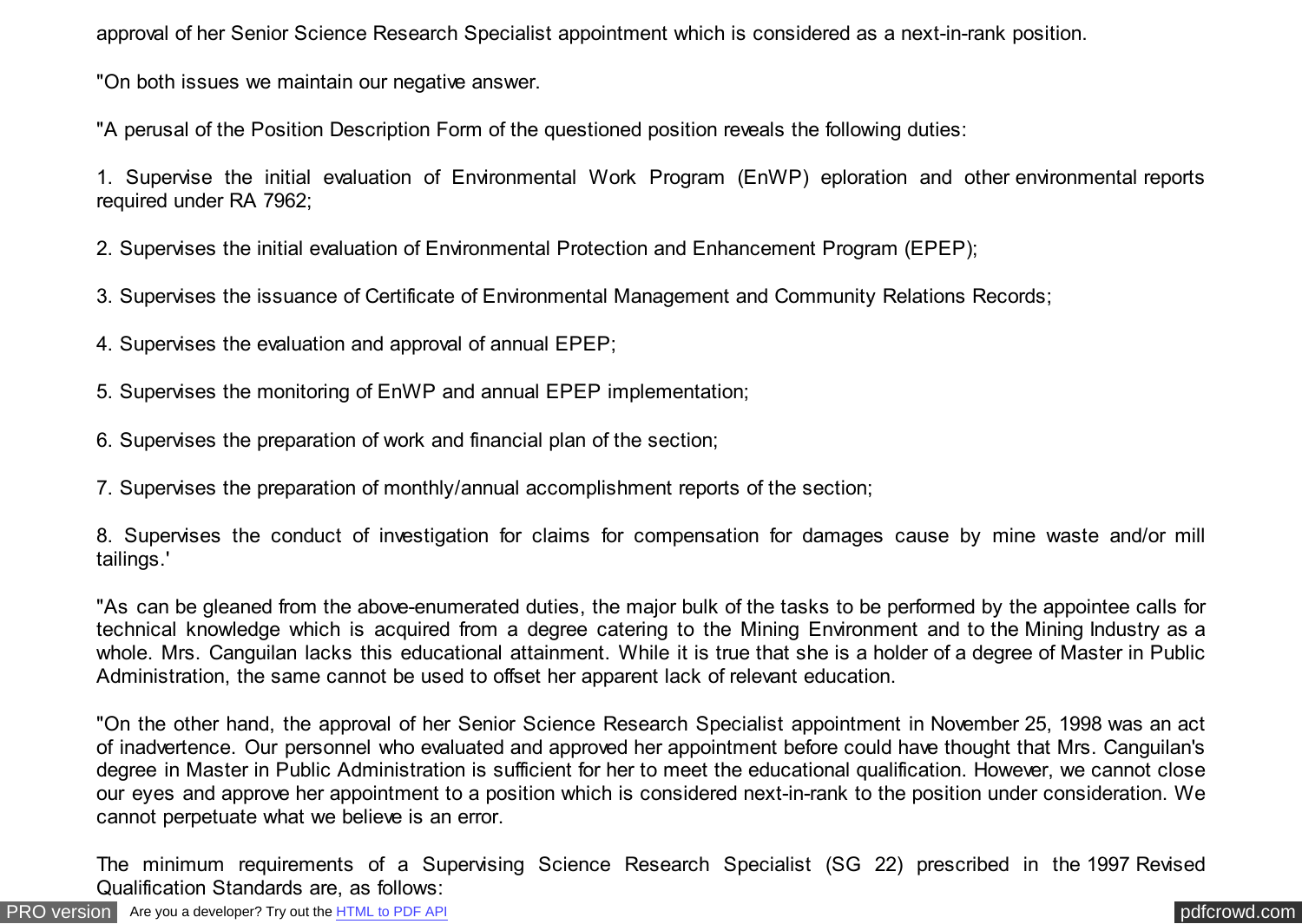**EDUCATION** : Bachelor's degree relevant to the job

**EXPERIENCE** : 3 years of relevant experience

**TRAINING** : 16 hours of relevant training

**ELIGIBILITY** : Career Service (Professional) Second Level Eligibility

The qualifications of Canguilan are, as follows:

**EDUCATION** : Bachelor of Business Administration 1982-1986 - University of the East

Masters of Public Administration 1993-1995 - Cagayan State University

**EXPERIENCE**: more than 3 years of relevant experience

**TRAINING** : more than 16 hours of relevant training

**ELIGIBILITY** : Career Service Professional 85.56%

The issue in the instant case is whether or not the disapproval of the promotional appointment of Canguilan as Supervising Science Research Specialist by the CSCRO No. II is valid.

Records show that Canguilan was previously issued an appointment as Senior Science Research Specialist on January 1, 1999 and which was approved by the CSCRO No. II on the ground that the appointee did not meet the educational requirement prescribed for the said position. A subsequent appeal was filed with the said office but the same was denied in its Decision No. A-000203 dated February 8, 2000. Likewise, their motion for reconsideration was also denied. Hence, this appeal.

After a careful evaluation of the records of the case, the Commission finds the appeal meritorious.

Education requirement is specifically defined in CSC Memorandum Circular No. 42, s. 1998 (Framework for Implementation of Policies on Qualification Standards) which reads, as follows:

"1. Relevant Education as a requirement in the Qualification Standards Manual refers to academic, technical or vocational studies that will enable the candidate to successfully perform the duties and responsibilities of the position to be filled-up."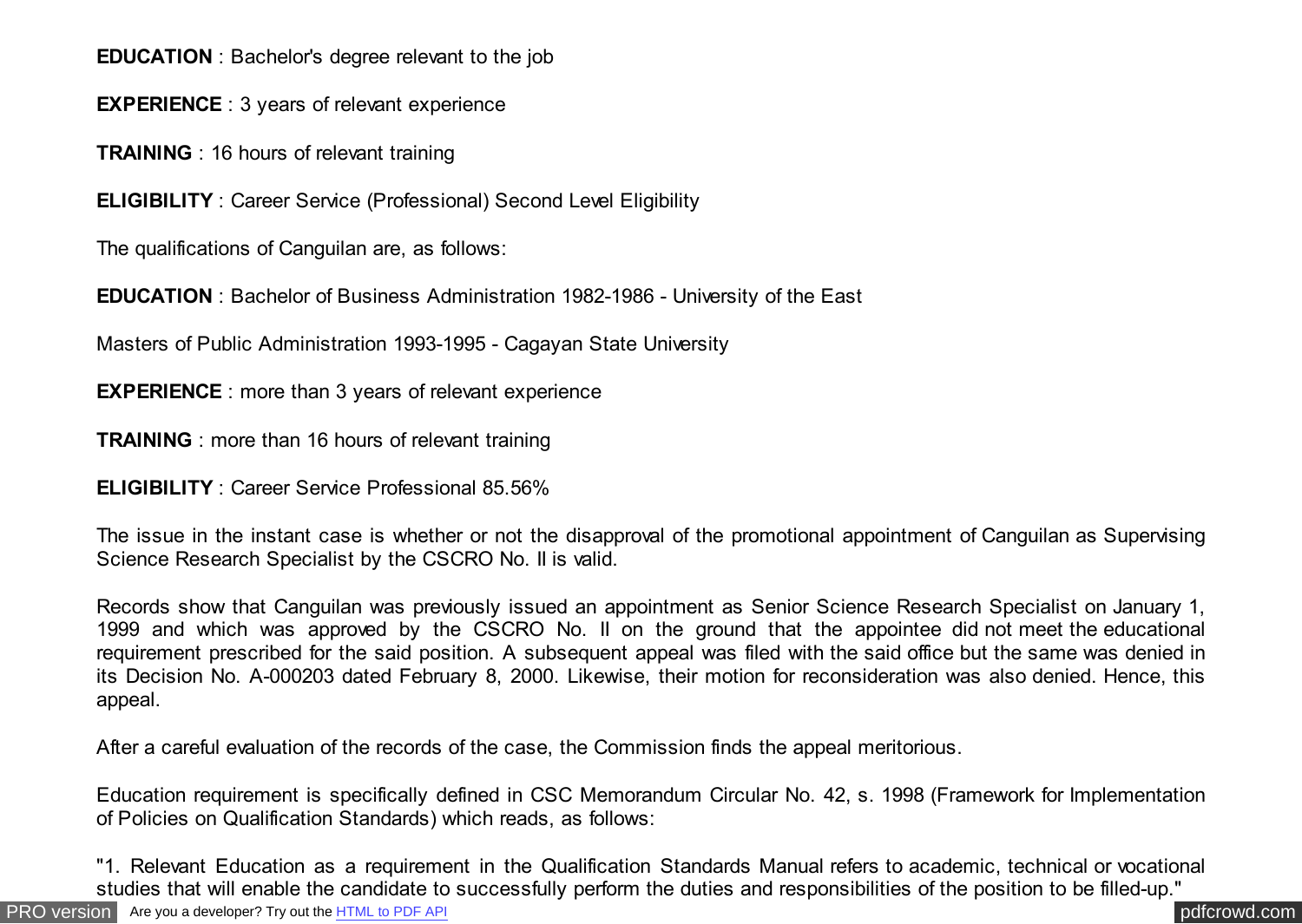It is noted in the 1997 Revised Qualification Standards that the educational requirement to be qualified for the subject position is that the appellant must be a holder of a bachelor's degree relevant to the job. However, it did not specify that the appointee of said position must be a graduate of a Mining course. The position description form of Supervising Science Research Specialist shows that the holder of said position must essentially have supervisory and management skills which Canguilan is well-equipped. Although she may not be a graduate of a mining or other related course, her lack of technical skills in this area are well-compensated by her previous work and training experience as Chief of the Plans and Programs Section of the Planning and Management Division of the DENR from 1995-1998, among others. Therefore, Canguilan could fully qualify for the said position where she is promoted.

Further, a perusal of the records of the case reveals that the vision of the Mines and Geosciences Bureau (MGB) pursuant to RA 7942 (Mining Act of 1995) is to help create self-sustaining and income-generating activities for the development of the mining communities, among others. Likewise, MGB also provides technical assistance to the mining and community industries through the conduct of feasibility studies for income-generating projects. And in this respect, the expertise of Canguilan is necessary. Hence, the disapproval of her promotional appointment by the CSCRO No. II should be set aside.

WHEREFORE, the appeal of Regional Director Samuel T. Paraga is hereby granted. Accordingly, the promotional appointment of Nerissa B. Canguilan as Supervising Science Research Specialist (SG 22) is hereby approved.

CSCRO No. II is hereby directed to approve said appointment and such approval shall be reflected in the service card of Canguilan.

Quezon City, OCT 18 2000

### **(SGD.) J. WALDEMAR V. VALMORES**

Commissioner

# **(SGD.) CORAZON ALMA G. DE LEON**

Chairman